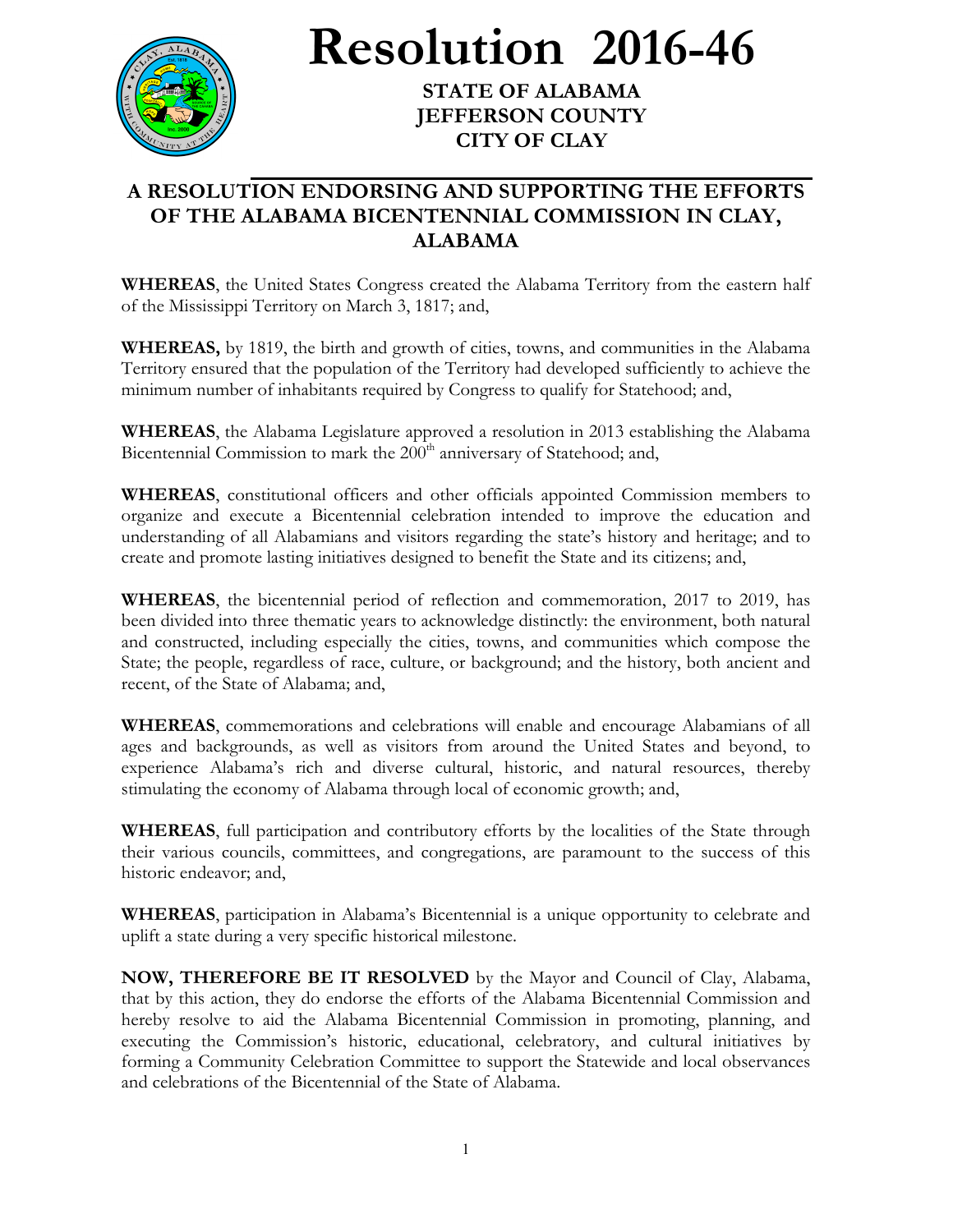

ADOPTED AND APPROVED, this 3<sup>rd</sup> Day of October, 2016.

Charles K. Webster<br>Mayor

\_\_\_\_\_\_\_\_\_\_\_\_\_\_\_\_\_\_\_\_\_\_\_\_\_\_\_\_\_\_\_\_\_\_ **Attest**: \_\_\_\_\_\_\_\_\_\_\_\_\_\_\_\_\_\_\_\_\_\_\_\_\_\_\_\_ City Manager